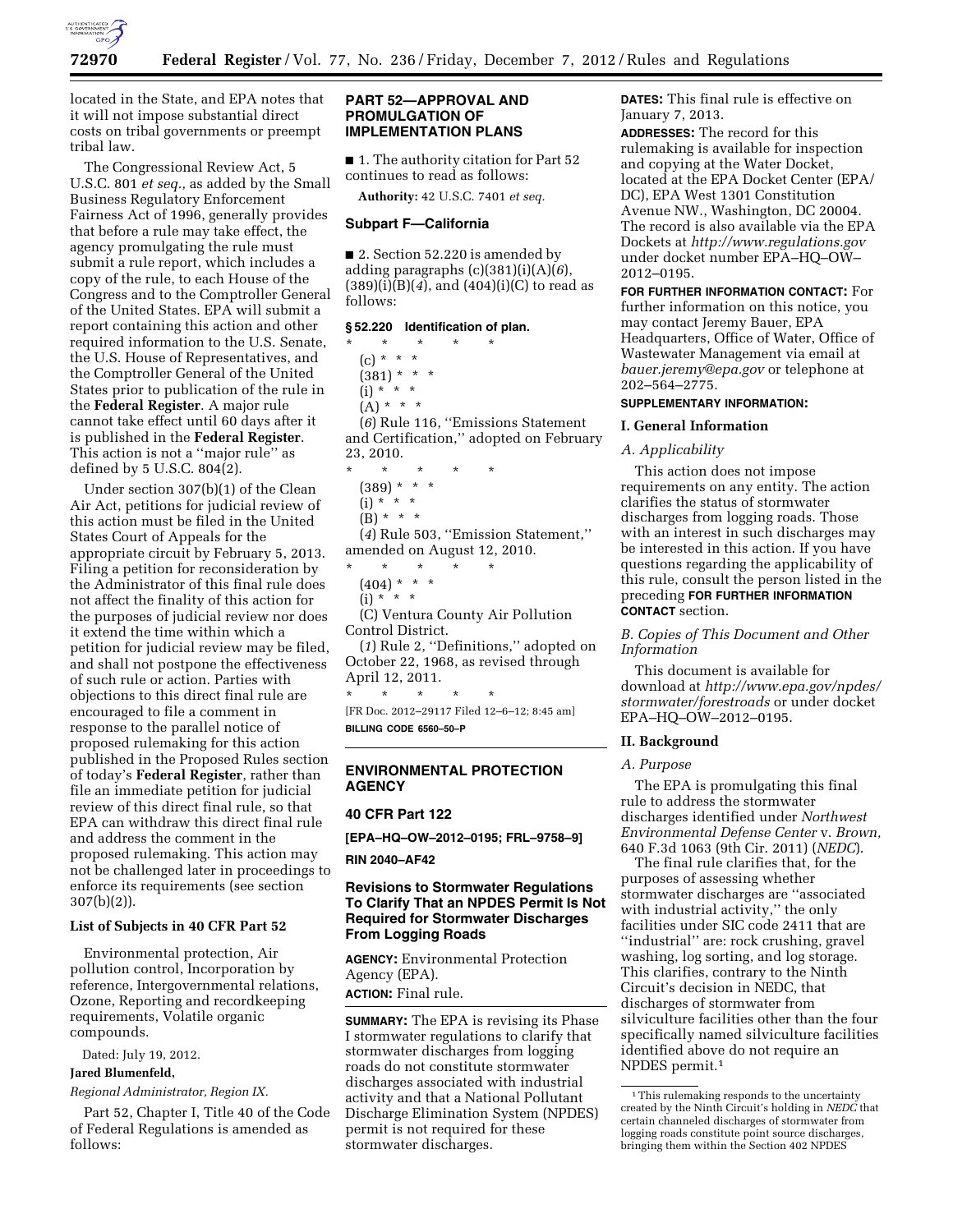# *B. Statutory Authority and Regulatory History*

The objective of the Clean Water Act is to restore and maintain the chemical, physical, and biological integrity of the nation's waters. 33 U.S.C. 1251(a). To that end, the Act provides that the discharge of any pollutant by any person shall be unlawful, except in compliance with other provisions of the statute. Generally, the Act provides for a permit program for the addition to waters of the United States of a pollutant from a point source, defined as ''any discernible, confined and discrete conveyance, including but not limited to any pipe, ditch, channel, tunnel, conduit, well, discrete fissure, container, rolling stock, concentrated animal feeding operation, or vessel or other floating craft, from which pollutants are or may be discharged.'' 33 U.S.C. 1362(14). In 1987 Congress amended the Clean Water Act by adding section 402(p), that created a temporary moratorium on NPDES permits for stormwater discharges, except for certain listed categories, and gave the EPA discretion to designate other stormwater discharges for regulation. 33 U.S.C. 1342(p).

For the initial phase, section  $402(p)(1)$ created a temporary moratorium on NPDES permits for stormwater discharges from point sources except for those listed in section 402(p)(2), which includes discharges for which a permit had already been issued; discharges from large municipal separate storm sewer systems; and ''industrial discharges.'' Congress did not define industrial discharges, allowing the EPA to define the term. For subsequent phases, section 402(p)(5) directs the EPA to conduct studies, in consultation with the states, for "identifying those stormwater discharges or classes of stormwater discharges for which permits are not required''; ''determining to the maximum extent practicable, the nature and extent of pollutants in such discharges''; and ''establishing procedures and methods to control stormwater discharges to the extent necessary to mitigate impacts on water quality." Section  $402(p)(6)$  directs the Agency to issue regulations, in consultation with state and local officials, based on such studies. The section allows the EPA flexibility in issuing regulations to address designated stormwater discharges where

appropriate and does not require the use of NPDES permits or any specific regulatory approach. Specifically, the section states that the regulations ''shall establish priorities, establish requirements for state stormwater management programs, and establish expeditious deadlines'' and may include ''performance standards, guidelines, guidance, and management practices and treatment requirements, as appropriate." 33 U.S.C.  $1342(p)(6)$ . This flexibility is unique to stormwater discharges and is different than the treatment of stormwater discharges listed in section 402(p)(2)(B) of the Act, which requires a permit for a stormwater discharge ''associated with industrial activity.''

Prior to the 1987 Amendments, there were numerous questions regarding the appropriate means of regulating stormwater discharges within the NPDES program due to the water quality impacts of stormwater, the variable nature of stormwater, the large number of stormwater discharges, and the limited resources of permitting agencies. The EPA undertook numerous regulatory actions, which resulted in extensive litigation, in an attempt to address these unique discharges.

The EPA's Silvicultural Rule (40 CFR 122.27) predates the 1987 amendments to the Clean Water Act that created section 402(p) for stormwater controls. The Agency defined silvicultural point source as part of the Silvicultural Rule to specify which silvicultural discharges were to be included in the NPDES program. The rule defines silvicultural point source to mean any ''discernible, confined and discrete conveyance related to rock crushing, gravel washing, log sorting, or log storage facilities which are operated in connection with silvicultural activities and from which pollutants are discharged into waters of the United States'' and further explains that ''the term does not include nonpoint source silvicultural activities such as nursery operations, site preparation, reforestation and subsequent cultural treatment, thinning, prescribed burning, pest and fire control, harvesting operations, surface drainage, or road construction and maintenance from which there is natural runoff.''

In 1990, following the 1987 amendments that directed the Agency to develop regulations requiring permits for large municipal separate storm sewer systems and stormwater ''discharges associated with industrial activity,'' the EPA promulgated the Phase I stormwater regulations. (55 FR 47990, November 16, 1990). The EPA defined in the Phase I regulations ''storm water discharge associated with industrial

activity'' which is not defined by the Act. In describing the scope of the term ''associated with industrial activity,'' several members of Congress explained in the legislative history that the term applied if a discharge was ''directly related to manufacturing, processing or raw materials storage areas at an industrial plant.'' (Vol. 132 Cong. Rec. H10932, H10936 (daily ed. October 15, 1986); Vol. 133 Cong. Rec. H176 (daily ed. January 8, 1987)). The Phase I rule clarified the regulatory definition of ''associated with industrial activity'' by adopting the language used in the legislative history and supplementing it with a description of various types of areas (e.g., material handling sites, sites used for the storage and maintenance of material handling equipment, etc.) that are directly related to an industrial process and to industrial facilities identified by the EPA. The supplemental language in the Phase I rule also includes the term ''immediate access road.'' The EPA considers ''immediate access roads'' to refer to roads which are exclusively or primarily dedicated for use by the industrial facility. *See* 55 FR 47990, 48009 (Nov. 16, 1990). These ''immediate access roads'' do not include public access roads that are state, county, or federal roads such as highways or Bureau of Land Management roads which happen to be used by the facility. *See id.* The Phase I regulation defines the term ''storm water discharge associated with industrial activity'' to include stormwater discharges from facilities identified in the rule by standard industrial classification or ''SIC'' code at 40 CFR 122.26(b)(14). The Phase I regulation included in the definition of that term SIC code 24 (Lumber and Wood Products) which includes 2411 (logging), but the Agency also had specified in the Phase I rule that the term does not include discharges from facilities or activities excluded from the NPDES program under other parts of the EPA's regulations, including the Silvicultural Rule. As discussed above, the EPA had previously specified under the Silvicultural Rule which silvicultural discharges were to be included in the NPDES program (40 CFR 122.27). The EPA intended to regulate those same ''silvicultural point source[s]'' under the Phase I rule (i.e., rock crushing, gravel washing, log sorting, and log storage facilities) and to exclude from the Phase I regulation stormwater runoff from other silvicultural activities. For the ''silvicultural point source[s]'' (i.e., rock crushing, gravel washing, log sorting, and log storage facilities) regulated

permitting framework. This final rule, by clarifying what constitutes a discharge ''associated with industrial activity,'' makes clear that such discharges do not require NPDES permits even if they are point source discharges. We note that the Supreme Court has granted review of the *NEDC*  case for the October 2012 term.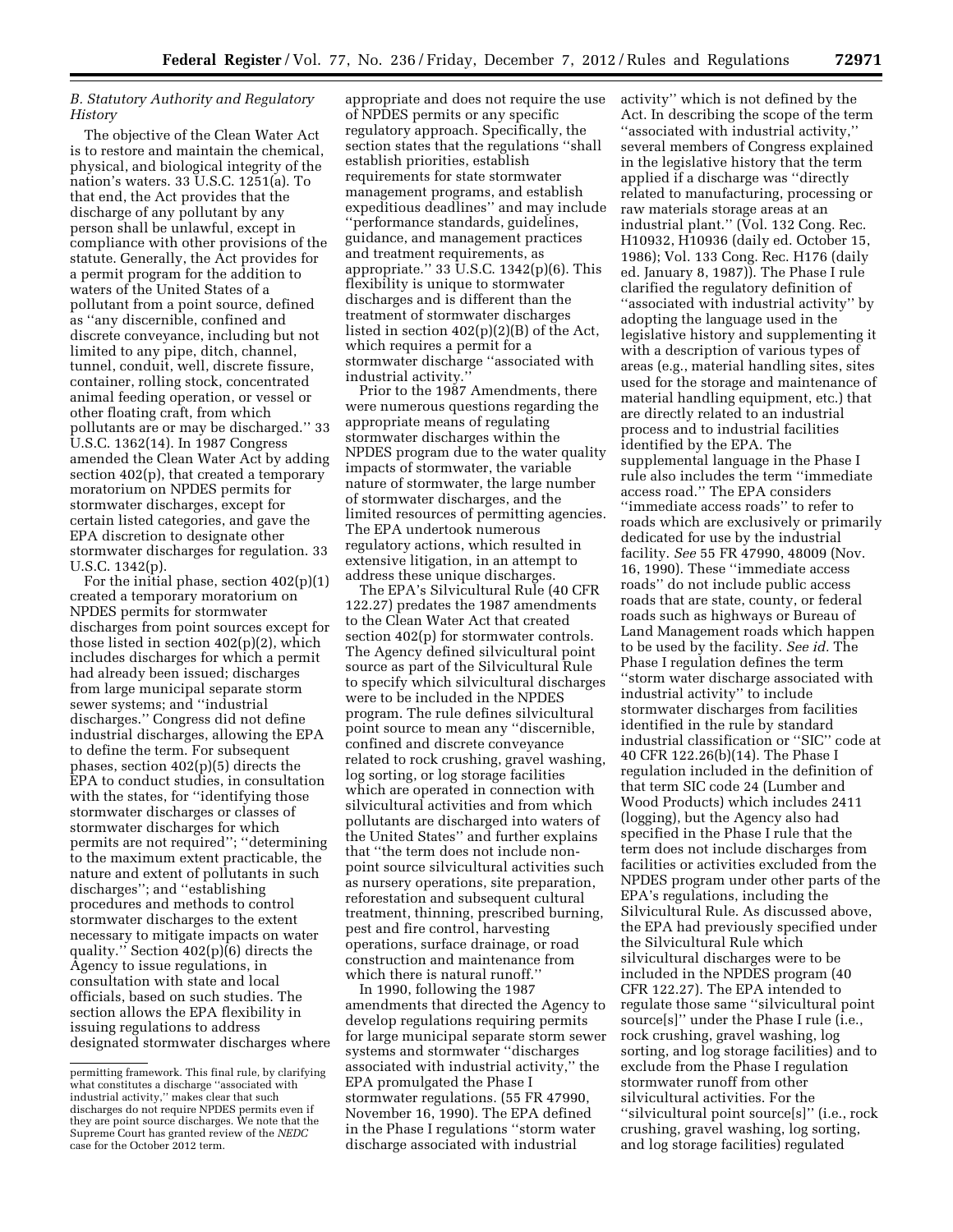under the Phase I rule, the term ''storm water discharge associated with industrial activity'' includes ''immediate access roads'' (40 CFR 122.26(b)(14)(ii)). Unlike ''immediate access roads'' associated with industrial facilities, many logging roads have multiple uses, including recreation and general transportation, and commonly extend over long distances (i.e.; may not provide ''immediate access'' to an industrial site). The intent of the EPA in this rulemaking is that the NPDES program requirements be implemented with regard to ''immediate access roads'' in the same way they were implemented prior to the decision by the Ninth Circuit.

In developing the second phase of stormwater regulations, the EPA submitted to Congress in March 1995 a report that presented the nature of stormwater discharges from municipal and industrial facilities that were not already regulated under the Phase I regulations (U.S. Environmental Protection Agency, Office of Water. 1995. Storm Water Discharges Potentially Addressed by Phase II of the National Pollutant Discharge Elimination System Storm Water Program: Report to Congress. Washington, DC. EPA 833–K–94–002). On December 8, 1999, the EPA published the Phase II stormwater regulations to address stormwater discharges from small municipal separate storm sewer systems and construction sites that disturb one to five acres. (64 FR 68722, December 8, 1999). The EPA retains the authority to designate additional stormwater discharges for regulation at a later date under either CWA section 402(p)(2)(E) or 402(p)(6).

The Phase II regulations for stormwater controls were challenged in *Environmental Defense Center* v. *US EPA,* 344 F.3d 832 (9th Cir. 2003) (*EDC*  v. *EPA*). In that case, petitioners contended that the EPA arbitrarily failed to regulate discharges from forest roads under the Phase II rule. The court held that the EPA failed to consider the petitioners' comments and remanded the issue to the EPA ''so that it may consider in an appropriate proceeding Petitioner's contention that § 402(p)(6) requires the EPA to regulate forest roads. The EPA may then either accept Petitioners' arguments in whole or in part, or reject them on the basis of valid reasons that are adequately set forth to permit judicial review.'' *Id.* at 863.

More recently, in *Northwest Environmental Defense Center* v. *Brown,*  640 F.3d 1063 (9th Cir. 2011) (*NEDC*), a citizen suit was filed alleging violations of the Clean Water Act for

discharging stormwater from ditches alongside two logging roads in state forests without a permit. The court held that because the stormwater runoff from the two roads in question is collected by and then discharged from a system of ditches, culverts and channels, there was a point source discharge of industrial stormwater for which an NPDES permit is required. As discussed above, the Agency specified in the Phase I rule that the term ''storm water discharge associated with industrial activity'' does not include discharges from facilities or activities excluded from the NPDES program under other parts of the EPA's regulations, including the aforementioned Silvicultural Rule. The EPA intends through this regulation to more clearly limit Phase I applicability to only those silvicultural facilities that are ''rock crushing, gravel washing, log sorting, and log storage facilities.''

In response to the partial remand under *Environmental Defense Center, Inc. (EDC)* v. *US EPA,* 344 F.3d 832 (9th Cir. 2003), the Agency continues to review available information on the water-quality impacts of stormwater discharges from forest roads, which include logging roads as discussed above, as well as existing practices to control those discharges and is considering a range of options to address such discharges, which could include designating a subset of stormwater discharges from forest roads for regulation under the Agency's section 402(p) rulemaking authority. The EPA believes that the broad range of flexible approaches under section  $402(p)(6)$  may be well suited to address the complexity of forest road ownership, management, and use.

In the interim, the EPA notes that Congress has directed that permits are not required for stormwater discharges for logging roads. Under the continuing resolution passed in September, 2012, until March 27, 2013, the Administrator may not require an NPDES permit or directly or indirectly require any state to require a permit, for discharges of stormwater runoff from roads, the construction, use, or maintenance of which are associated with silvicultural activities.

### **III. EPA's Proposed Revisions and Public Comments Received on Proposed Rule**

#### *A. Proposed Revisions*

The EPA proposed to revise 40 CFR 122.26(b)(14)(ii) to clarify that for the purposes of defining stormwater discharges associated with industrial activity, the only activities under SIC

code 2411 that are ''industrial'' are rock crushing, gravel washing, log sorting, and log storage. This revision does not remove any existing exemptions. Though the existing language in 40 CFR 122.26(b)(14)(ii) excepts SIC code 2434, wood kitchen cabinets, the wood kitchen cabinets category remains covered in a separate subsection. *See id.*  at 122.26(b)(14)(xi) (listing ''Facilities covered under Standard Industrial Classifications 20, 21, 22, 23, 2434 \* \* \*'' as engaging in industrial activity for purposes of the industrial stormwater regulations).

#### *B. Public Comments*

The EPA received 85 comment letters on its ''Notice of Proposed Revisions to Stormwater Regulations to Clarify That an NPDES Permit is not Required for Stormwater Discharges From Logging Roads'' (77 FR 53834, September 4, 2012). The Agency had previously announced its plan to propose these revisions in an earlier notice, ''Notice of Intent to Revise Stormwater Regulations To Specify That an NPDES Permit is Not Required for Stormwater Discharges From Logging Roads and To Seek Comment on Approaches for Addressing Water Quality Impacts From Forest Road Discharges'' (77 FR 30473, May 23, 2012). While the EPA has reviewed and is considering the comments received in response to the May 23 Notice of Intent, the Agency explained in its September 4 proposal that the EPA is not developing responses to those comments as part of this rulemaking.

The EPA has reviewed and considered all of the comments received on the proposed revisions. Many commenters expressed support for the EPA's proposal. Most agreed with the objective to clarify the applicability of Phase I stormwater regulations but some suggested alternate language or approaches to reach that objective. For example, some suggested that the EPA simply state in its regulations that stormwater discharges from logging roads do not require a NPDES permit. Others recommended that the EPA assert that logging roads are nonpoint sources and therefore would not require a NPDES permit.

The EPA believes that the final language clarifies the applicability of Phase I stormwater regulations to stormwater discharges from logging roads. The final language indicates explicitly which facilities are included in the definition of stormwater discharges ''associated with industrial activity'' (i.e., ''Facilities classified within Standard Industrial Classification 24, Industry Group 241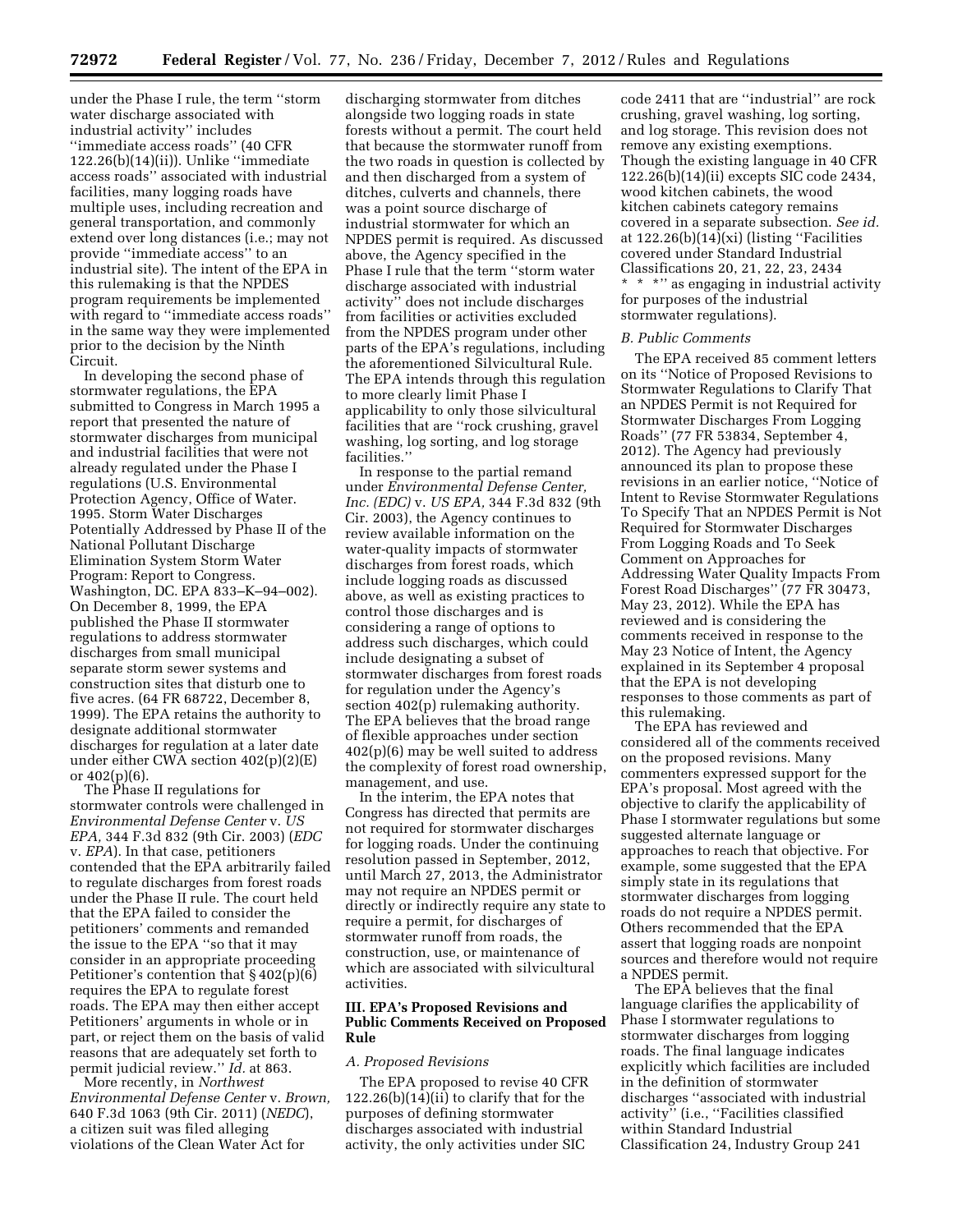that are rock crushing, gravel washing, log sorting, or log storage facilities operated in connection with silvicultural activities''). Moreover, the final language further explains that ''not included are all other types of silvicultural facilities.''

Many commenters suggested that the EPA delay finalizing the rule until after the Supreme Court rules on *Decker* v. *Northwest Environmental Defense Center,* No. 11–388, and *Georgia-Pacific West* v. *Northwest Environmental Defense Center,* No. 11–347. Some suggested that the Agency should have sought relief from the Supreme Court or Congress. The EPA disagrees with these commenters because today's action ends any uncertainty created by the Ninth Circuit's holding in *NEDC*  administratively by clarifying what constitutes a discharge ''associated with industrial activity'' in connection with silvicultural activities. By moving to finalize this rule expeditiously, the EPA is providing the regulatory certainty needed in the wake of the Ninth Circuit's decision and is reaffirming the EPA's long-standing regulatory position regarding the applicability of stormwater regulations to logging roads. In doing so, this final rule cancels out any on-the-ground impact of the Ninth Circuit's decision. Further, the EPA actions are consistent with *amicus curiae* briefs filed by the United States Department of Justice (DOJ) on May 24 and again on September 4, which described to the public and to the Supreme Court the administrative steps that the EPA would take to clarify ''expeditiously'' that an NPDES permit is not required for stormwater discharges from logging roads.

Some commenters disagreed with the EPA's proposal, asserting that at least a subset of stormwater discharges from logging roads is truly industrial in nature and that those discharges should require NPDES permits. The EPA clarifies the applicability of Phase I stormwater regulations to stormwater discharges from logging roads and the Agency's rationale in section II.B of this preamble. As the EPA notes, the Agency did not intend logging roads themselves to be regulated as industrial facilities and its view has not changed since EPA first issued the Phase I stormwater rule. The EPA is revising that rule to clarify the Agency's original intent.

Some commenters asserted that the water quality impacts of stormwater discharges from logging roads and other forest roads are well-documented and suggested that the Agency should regulate them. Other commenters pointed to existing programs and suggested that a national regulation is

unnecessary. Some asserted that existing state, federal, and tribal programs are insufficient to protect water quality. Others commented that the Agency already has all of the information it needs in order to regulate stormwater discharges from forest roads and suggested that if information gaps remain, the Agency should specify what information is needed and indicate on what schedule that information will be collected.

The EPA is not proposing new regulations for stormwater discharges from forest roads, including logging roads, at this time. While the EPA has not developed a specific schedule for addressing stormwater discharges from forest roads, the Agency notes that, in response to the partial remand under *EDC* v. *US EPA,* the Agency continues to review available information on the water quality impacts of stormwater discharges from forest roads, which include logging roads, as well as existing practices to control those discharges and is considering a range of options to address such discharges, which could include designating a subset of stormwater discharges from forest roads for regulation under the Agency's section 402(p) rulemaking authority. The EPA believes that the broad range of flexible approaches under section 402(p)(6) may be wellsuited to address the complexity of forest road ownership, management, and use.

#### **IV. Final Rule**

The EPA has made no revisions to the proposed rule. The EPA is revising 40 CFR 122.26(b)(14)(ii) to clarify that for the purposes of defining stormwater discharges associated with industrial activity, the only activities under SIC code 2411 that are ''industrial'' are rock crushing, gravel washing, log sorting, and log storage. This revision does not remove any existing exemptions. Though the existing language in 40 CFR 122.26(b)(14)(ii) excepts SIC code 2434, wood kitchen cabinets, the wood kitchen cabinets category remains covered in a separate subsection. *See id.*  at 122.26(b)(14)(xi) (listing ''Facilities covered under Standard Industrial Classifications 20, 21, 22, 23, 2434 \* \* \*'' as engaging in industrial activity for purposes of the industrial stormwater regulations.)

As discussed in this preamble, the EPA did not intend logging roads themselves to be regulated as industrial facilities, but, in light of *NEDC,* the EPA is modifying 40 CFR 122.26(b)(14) to clarify the Agency's intent. The EPA believes that stormwater discharges from forest roads, including logging

roads, should be evaluated under section 402(p)(6) of the Clean Water Act because the section allows for a broad range of flexible approaches, including non-permitting approaches, that may be better suited to address the complexity of forest road ownership, management, and use.

#### **V. Economic Impact**

The final rule clarifies existing regulations and does not impose new regulatory requirements. As a result this action has no economic, public health, or environmental impacts.

#### **VI. Statutory and Executive Order Review**

## *A. Executive Order 12866: Regulatory Planning and Review and Executive Order 13563: Improving Regulation and Regulatory Review*

Under Executive Order 12866 (58 FR 51735, October 4, 1993), this action is a ''significant regulatory action.'' Accordingly, the EPA submitted this action to the Office of Management and Budget (OMB) for review under Executive Orders 12866 and 13563 (76 FR 3821, January 21, 2011) and any changes made in response to OMB recommendations have been documented in the docket for this action.

### *B. Paperwork Reduction Act*

This action does not impose any new information collection burden as it serves only to clarify existing regulations. However, the Office of Management and Budget (OMB) has previously approved the information collection requirements contained in the existing regulations (40 CFR 122.26) under the provisions of the Paperwork Reduction Act, 44 U.S.C. 3501 et seq. and has assigned OMB control number 2040–0004. The OMB control numbers for EPA's regulations in 40 CFR are listed in 40 CFR part 9.

#### *C. Regulatory Flexibility Act (RFA)*

The Regulatory Flexibility Act (RFA) generally requires an agency to prepare a regulatory flexibility analysis of any rule subject to notice and comment rulemaking requirements under the Administrative Procedure Act or any other statute unless the agency certifies that the rule will not have a significant economic impact on a substantial number of small entities. Small entities include small businesses, small organizations, and small governmental jurisdictions. For purposes of assessing the impacts of today's rule on small entities, small entity is defined as: (1) A small business ''as defined by the Small Business Administration's (SBA)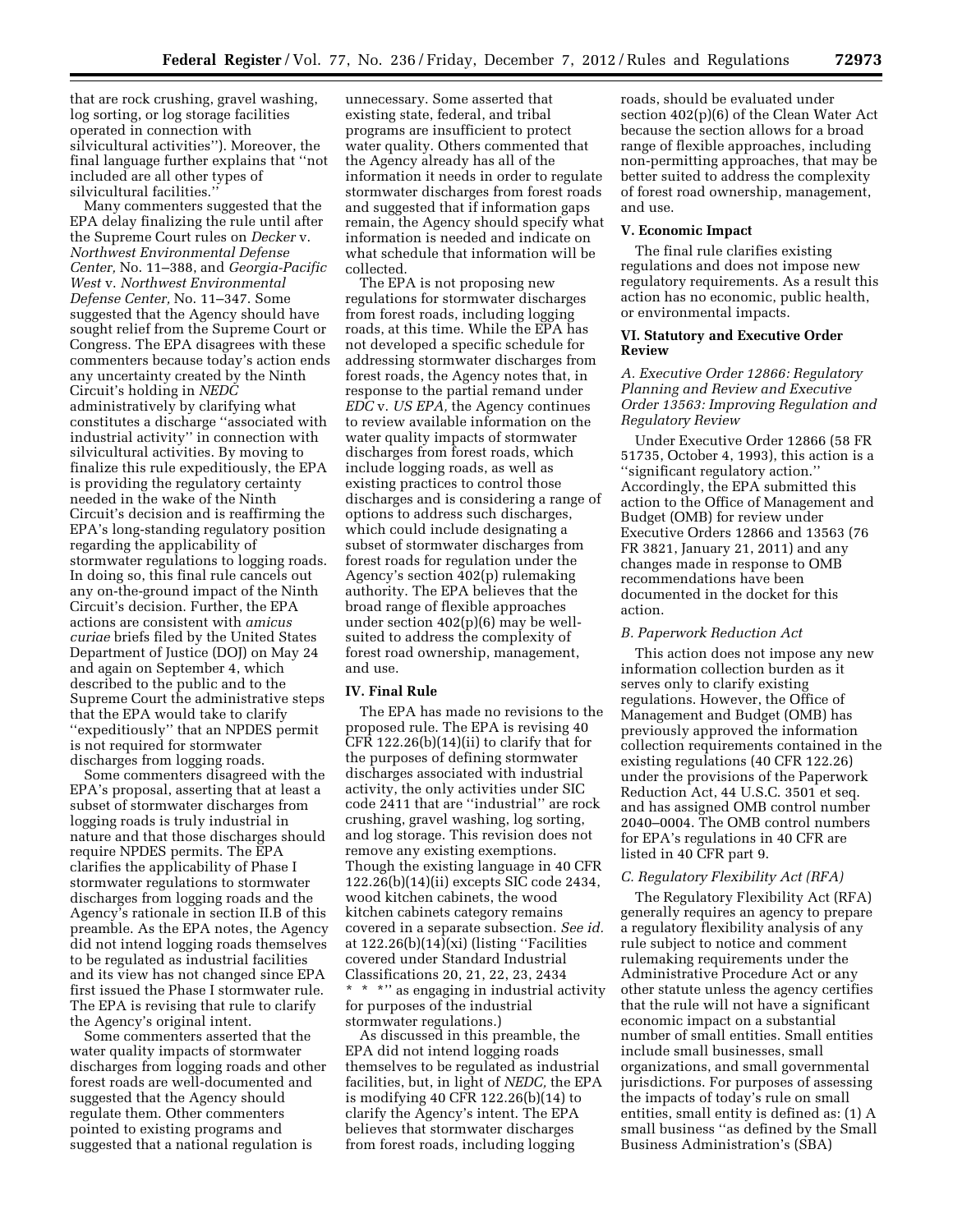regulations at 13 CFR 121.201;'' (2) a small governmental jurisdiction that is a government of a city, county, town, school district or special district with a population of less than 50,000; and (3) a small organization that is any not-forprofit enterprise which is independently owned and operated and is not dominant in its field.

After considering the economic impacts of today's final rule on small entities, I certify that this action will not have a significant economic impact on a substantial number of small entities. This rule will not impose any requirements on small entities. Rather, the rule clarifies that stormwater discharges from logging roads do not constitute stormwater discharges associated with industrial activity and that an NPDES permit is not required for these stormwater discharges.

# *D. Unfunded Mandates Reform Act (UMRA)*

This action contains no federal mandates under the provisions of Title II of the Unfunded Mandates Reform Act of 1995 (UMRA), 2 U.S.C. 1531– 1538 for state, local, or tribal governments or the private sector. This action imposes no enforceable duty on any state, local or tribal governments or the private sector.

# *E. Executive Order 13132: Federalism*

This action does not have federalism implications. This action clarifies existing regulations and has no economic impact. Thus, it does not have substantial direct effects on the states, on the relationship between the national government and the states, or on the distribution of power and responsibilities among the various levels of government as specified in Executive Order 13132 (64 FR 43255, November 2, 1999).

# *F. Executive Order 13175: Consultation and Coordination With Indian Tribal Governments*

This action does not have tribal implications, as specified in Executive Order 13175 (65 FR 67249, November 9, 2000). Thus, Executive Order 13175 does not apply to this action.

### *G. Executive Order 13045: Protection of Children From Environmental Health Risks and Safety Risks*

The action is not subject to Executive Order 13045 (62 FR 19885, April 23, 1997) because it is not economically significant as defined in Executive Order 12866. Moreover, this action clarifies existing regulations and has no economic, public health, or environmental impacts.

### *H. Executive Order 13211: Actions That Significantly Affect Energy Supply, Distribution, or Use*

The action is not a ''significant energy action'' as defined in Executive Order 13211 (66 FR 28355, May 22, 2001), because it is not likely to have a significant adverse effect on the supply, distribution, or use of energy. Additionally, the change does not involve the installation of treatment or other components that use a measurable amount of energy.

### *I. National Technology Transfer and Advancement Act*

Section 12(d) of the National Technology Transfer and Advancement Act of 1995 (NTTAA), Public Law 104– 113, 12(d) (15 U.S.C. 272 note) directs the EPA to use voluntary consensus standards in its regulatory activities unless to do so would be inconsistent with applicable law or otherwise impractical. Voluntary consensus standards are technical standards (e.g., materials specifications, test methods, sampling procedures, and business practices) that are developed or adopted by voluntary consensus standards bodies. NTTAA directs the EPA to provide Congress, through OMB, explanations when the EPA decides not to use available and applicable voluntary consensus standards.

The action clarifies existing regulations and makes no change to existing standards.

## *J. Executive Order 12898: Federal Actions To Address Environmental Justice in Minority Populations and Low-Income Populations*

Executive Order 12898 (59 FR 7629, February 16, 1994) establishes federal executive policy on environmental justice. Its main provision directs federal agencies, to the greatest extent practicable and permitted by law, to make environmental justice part of their mission. Agencies must do this by identifying and addressing as appropriate any disproportionately high and adverse human health or environmental effects of their programs, policies, and activities on minority populations and low-income populations in the United States.

The EPA has determined that this action does not have disproportionately high and adverse human health or environmental effects on minority or low-income populations because it does not affect the level of protection provided to human health or the environment. The action clarifies existing regulations and has no economic, public health, or environmental impacts.

## *K. Congressional Review Act*

The Congressional Review Act, 5 U.S.C. 801 et seq., as added by the Small Business Regulatory Enforcement Fairness Act of 1996, generally provides that before a rule may take effect, the agency promulgating the rule must submit a rule report, which includes a copy of the rule, to each House of the Congress and to the Comptroller General of the United States. EPA will submit a report containing this rule and other required information to the U.S. Senate, the U.S. House of Representatives, and the Comptroller General of the United States prior to publication of the rule in the **Federal Register**. A Major rule cannot take effect until 60 days after it is published in the **Federal Register**. This action is not a ''major rule'' as defined by 5 U.S.C. 804(2). This rule will be effective January 7, 2013.

# **List of Subjects in 40 CFR Part 122**

Environmental protection, Water pollution control.

Dated: November 30, 2012.

# **Lisa P. Jackson,**

*Administrator.* 

For the reasons set out in the preamble, 40 CFR part 122 is amended as follows:

## **PART 122—EPA ADMINISTERED PERMIT PROGRAMS: THE NATIONAL POLLUTANT DISCHARGE ELIMINATION SYSTEM**

■ 1. The authority citation for part 122 continues to read as follows:

**Authority:** 33 U.S.C. 1251 et seq.

# **Subpart B—Permit Application and Special NPDES Program Requirements**

■ 2. Section 122.26 is amended by revising paragraph (b)(14)(ii) to read as follows:

#### **§ 122.26 Storm water discharges (applicable to State NPDES programs, see § 123.25).**

- \* \* \* \* \*
	- (b) \* \* \*
	- $(14) * * * *$

(ii) Facilities classified within Standard Industrial Classification 24, Industry Group 241 that are rock crushing, gravel washing, log sorting, or log storage facilities operated in connection with silvicultural activities defined in 40 CFR 122.27(b)(2)–(3) and Industry Groups 242 through 249; 26 (except 265 and 267), 28 (except 283), 29, 311, 32 (except 323), 33, 3441, 373;